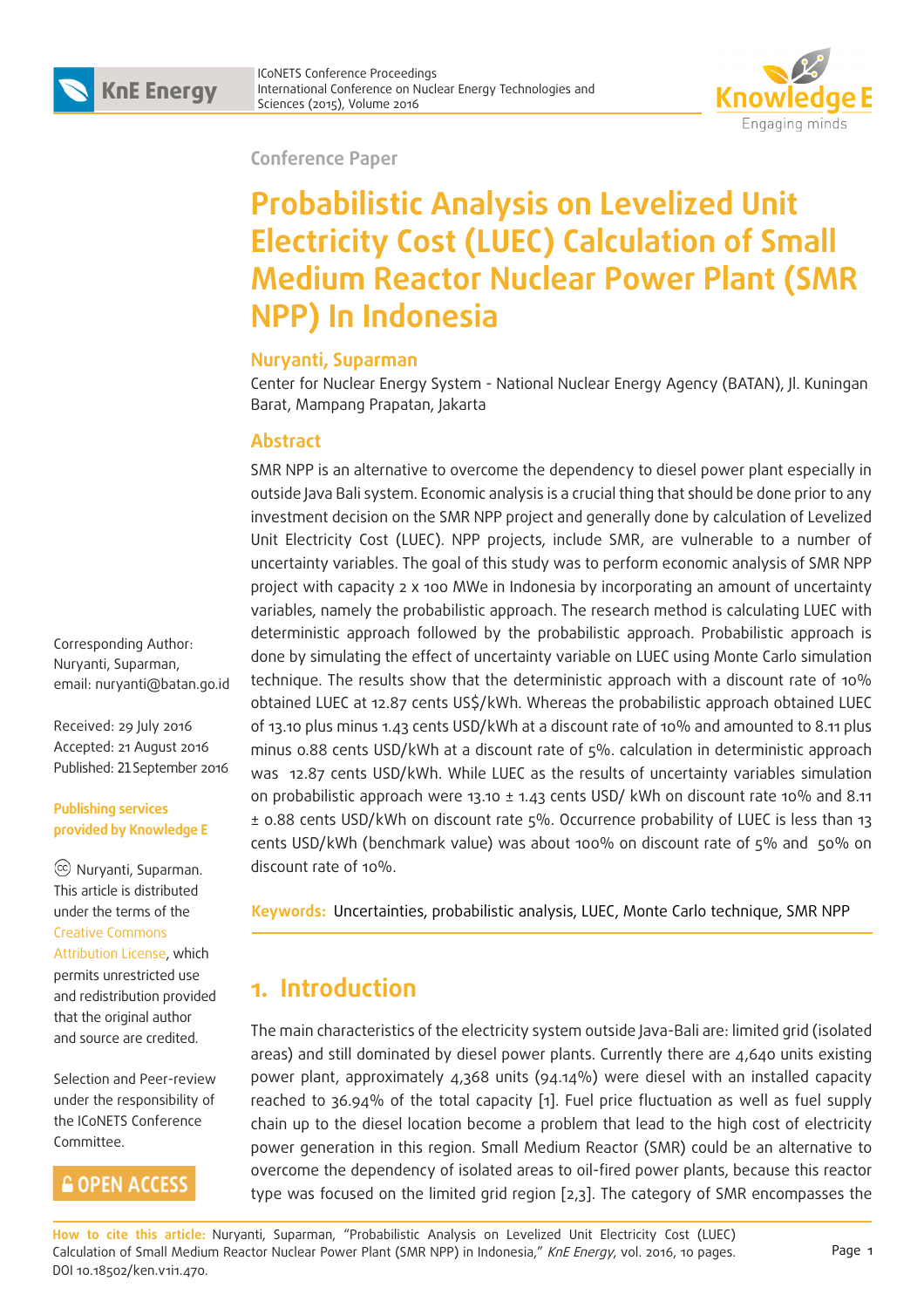**KnE Energy ICONETS Conference Proceedings** 

designs below 700 MWe, but new design layout and concepts are made possible by smaller size (i.e., from 350 MWe downwards) [2, 4, 5]. SMRs competitiveness lies on the higher degree of innovation implemented in their designs, improvement of safety aspects, as well as the lower initial capital costs compared to the large ones (although the unit cost USD/kWe higher at SMR NPP) [3, 6].

Economic analysis of electricity generation projects, generally done by calculating Levelized Unit Electricity Cost (LUEC), was crucial to be done prior to any investment decision on the SMR NPP project [7]. NPP project (include SMRs) are vulnerable to a number of uncertainties. Therefore an approach which is able to accommodate the possibility of these uncertainties was needed, namely probabilistic analysis [8,9].

There are many studies related to probabilistic analysis on electricity generation project [3, 10, 11, 12, 13]. This study focused on the SMR with specificity of Indonesia condition (infrastructure obstacle, payroll standard referring to PT PLN (Persero), etc.) [14]. Therefore the purpose of this study was to analyze the economics of SMR project in Indonesia considering the possibility of uncertainties. Study was conducted on SMR NPP 2 x 100 MWe. In this study, LUEC calculation performed by the deterministic approach first and then followed by the probabilistic approach. Probabilistic approach was done by simulating the effect of uncertainty variables simultaneously to LUEC. The probabilistic analysis performed by the Monte Carlo simulation techniques. Monte Carlo simulation is preceded by the development of a deterministic model that maps set of input variables to a set of output variables with some equations.

### **2. Methodology**

### **Levelized Unit Electricity Cost (LUEC)**

LUEC is the constant unit cost (per kWh) of a payment stream that has the same present value as the total cost of building and operating a generating plant over its life [7]. Mathematically, the calculation of NPP LUEC expressed by equation (1) [18]:

LUEC = 
$$
\frac{\sum_{t}(\frac{Investment_t + U\&M_t + \text{File}_t + \text{Decommsioning}_t}{(1+r)^t})}{\sum_{t}(\frac{\text{Electricity}_t}{(1+r)^t})}
$$
(1)

With:

| Electricity,     | : electricity production on year "t"              |  |
|------------------|---------------------------------------------------|--|
| LUEC             | : Levelized Unit Electricity Cost                 |  |
| Investment,      | : investment cost on year "t"                     |  |
| O&W <sup>+</sup> | : Operation& maintenance cost on year "t"         |  |
| Fuel,            | : Nuclear fuel cost on year "t"                   |  |
|                  | Decommisioning, : Decommisioning cost on year "t" |  |

Based on engineering economic principle, equation (1) shows that basically LUEC is the quotient between the sum of all cost component and the sum of electricity production which was discounted to present value [19].

### **Monte Carlo Simulation**

Monte Carlo simulation is defined as a statistical sampling technique used to estimate the solutions of the quantitative problems [15]. Monte Carlo simulation is preceded by the development of a deterministic model that maps set of input variables to a set of output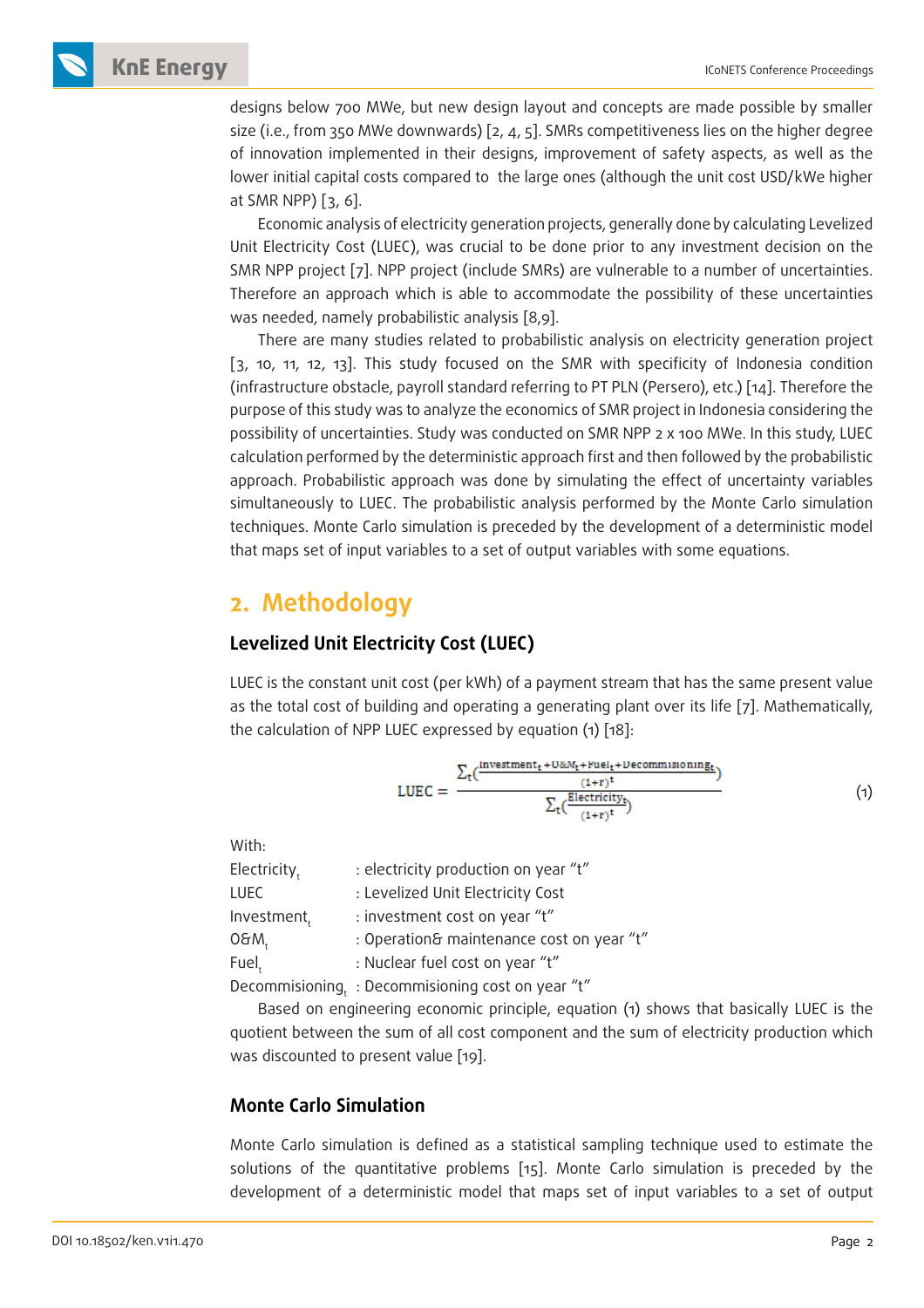

variables with some equations. Furthermore, the deterministic model evaluated repeatedly with random numbers as input [16]. Repetition (iteration) is performed many times to ensure the robustness of the results [3, 17]. Because the evaluation was done repeatedly then there was an uncertainty propagationas the basic principle of Monte Carlo simulation [18]. Scheme of deterministic model and uncertainty propagation could be seen in Figure 1 and Figure 2.







**Figure 2:** Uncertainty Propagation [16].

### **Steps of Study**

The phases of study are as follows:

- Data gathering (technical and economic) that are required in the economic analysis
- Establish the necessary assumptions in the calculation
- Updating cost account data to the reference year (assumed in 2012)
- Calculating LUEC using deterministic models by using Mini G4ECONS, spreadsheet-based software from International Atomic Energy Agency (IAEA) [20].
- Distribution assignment of the uncertainty variables
- Simulating the uncertainty variables to the output (LUEC) by using @Risk [21].
- Analysis of the results and conclusion

## **3. Data and Assumptions**

### **Technical and Economics Parameters of Reference NPP**

Some techno-economic parameters of SMR NPP under study are shown at Table1.

| <b>No</b>      | Parameters                | Unit                           | Value           |
|----------------|---------------------------|--------------------------------|-----------------|
|                |                           |                                |                 |
| $\mathbf{1}$   | Capacity                  | <b>MW</b>                      | 2 X 100         |
| $\overline{2}$ | Capacity Factors          | $\frac{0}{0}$                  | 93[22]          |
| 3              | Annually power production | <b>MWh</b>                     | 1,629,360,000   |
| $\overline{4}$ | Burn Up                   | MWd per metric tonne $U_{235}$ | 60,000          |
| 5              | Discount rate             | $\frac{0}{0}$                  | 10              |
| 6              | Construction time         | Year                           | 5               |
| $\overline{7}$ | Project lifetime          | Year                           | 40              |
| 8              | Exchange rate             | Rp per USD                     | $12,000, -[23]$ |
| 9              | interest rate             | $\frac{0}{0}$                  | 3.27[24]        |

Table 1: Techno-Economic Parameters of SMR NPP.